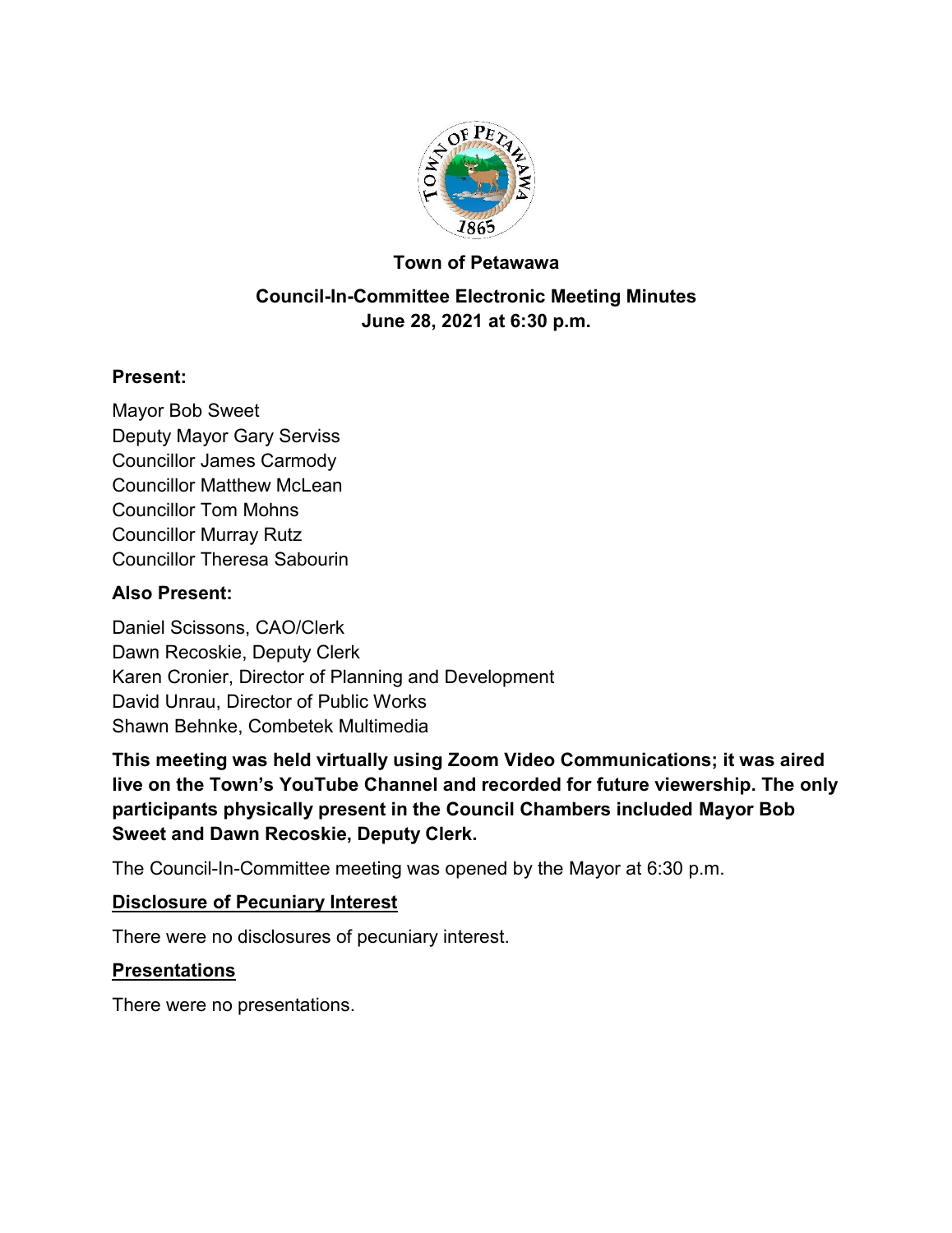## **Public Works**

1. Monthly Report – June 2021

David Unrau, Director of Public Works, provided an overview of the monthly report. Mr. Unrau highlighted capital projects to-date, asset management, and special projects. Mr. Unrau reported the Airport Road reconstruction project is completed; the new back hoe has been received; and the electrical upgrades at the Water Treatment Plant have been completed.

## **Moved by Murray Rutz Seconded by James Carmody**

That the Public Works monthly report for June be accepted as information. **Carried**

- 2. Public Works Budget Report Received for information.
- 3. Sewage System Budget Report Received for information.
- 4. Waterworks Budget Report

Received for information.

## **Planning and Development**

1. Activity Report – May 2021

Karen Cronier, Director of Planning and Development, provided an overview of the monthly report. Ms. Cronier highlighted the active subdivisions, zoning by-law amendments, and site plan applications. Ms. Cronier reported pre-consultation has occurred regarding a proposed new apartment complex.

## **Moved by Theresa Sabourin Seconded by Gary Serviss**

That the Planning and Development activity report for May be accepted as information.

**Carried**

2. Building Activity Report – May 2021

Karen Cronier presented the monthly report.

## **Moved by James Carmody Seconded by Tom Mohns**

That the Building activity report for May be accepted as information. **Carried**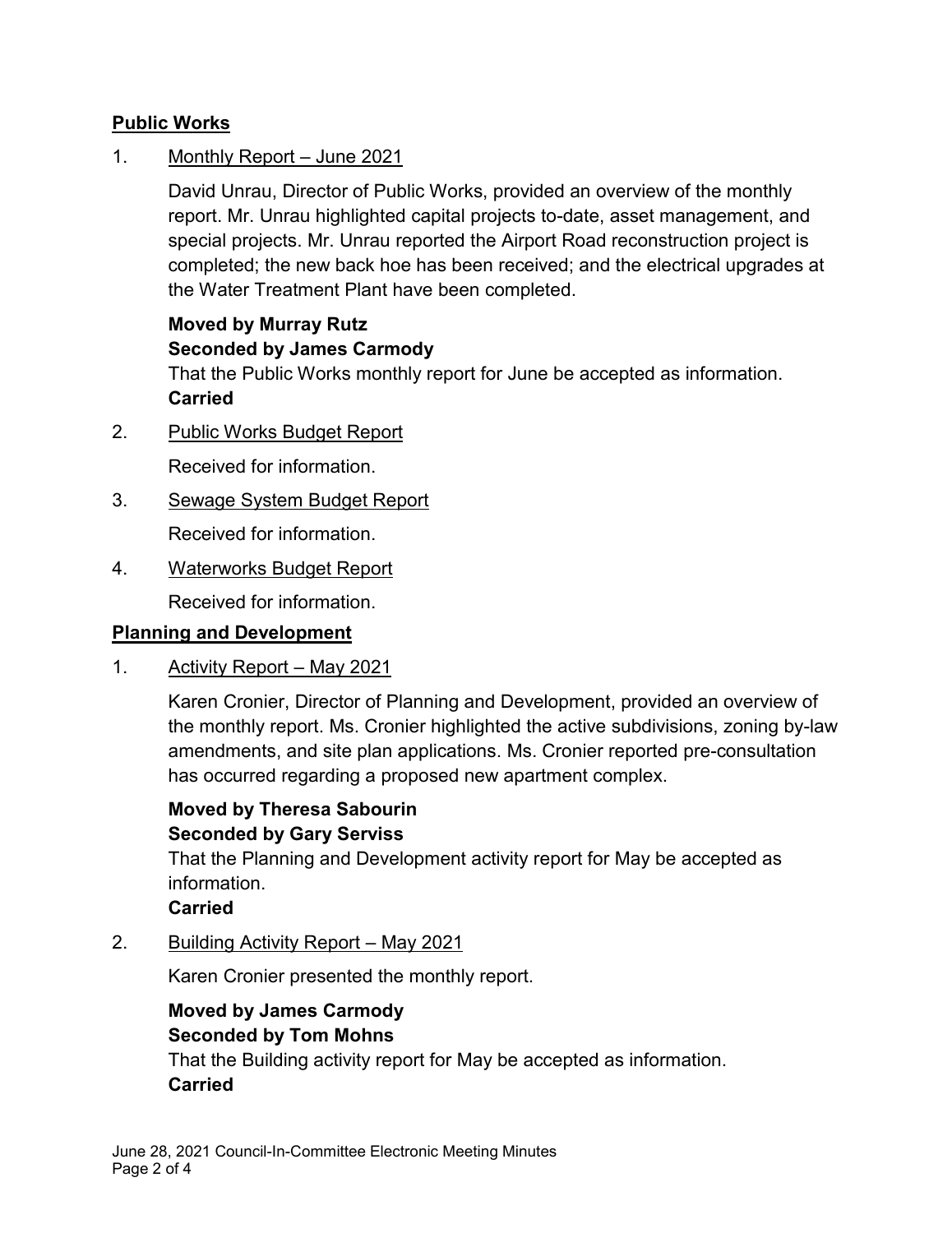3. PL-11-2021 – Consent Application, Lot Addition B33/21, Ryan Mielke, Part Lot 6, Concession 7, Black Bay Road

Karen Cronier provided an overview of the report. Ms. Cronier explained the purpose and effect of the application is to sever a 1.09 ha (2.69 acre) parcel of land to be added to an adjacent 2.16 ha (5.33 acre) parcel of land. The application is to allow the enlargement of a residential lot.

# **Moved by Murray Rutz**

## **Seconded by Theresa Sabourin**

That Council supports the granting of Consent Application B33/21 on the following conditions:

- 1) A zoning by-law amendment is required to rezone the severed lands, and
- 2) The Town Public Works Department must be satisfied that there are no issues associated with road access.

## **Carried**

4. PL-12-2021 – Site Plan Application, Herman Street Day Care, Part Lot 21, Concession 7, 15 Herman Street

Karen Cronier presented the report. Ms. Cronier explained an application for site plan approval was submitted by Hobin Architecture Incorporated on behalf of the Renfrew County District School Board (RCDSB) for the development of a day care addition to Herman Street Public School. The RCDSB is proposing to construct a 700 m<sup>2</sup> (7,534 ft<sup>2</sup>) addition to the existing school which is to be located towards the west end of the existing building. The development will also include the reconfiguration of the whole of the existing parking lot at the front of the property. The proposal meets the intent of the Official Plan and a day care facility is a permitted use in a Community Facility Zone.

## **Moved by Gary Serviss Seconded by James Carmody**

That Council grants final approval for the Herman Street Day Care Site Plan. **Carried**

5. Budget Reports (Planning, Building, and Economic Development)

Received for information.

## **General Matters**

There was nothing to report.